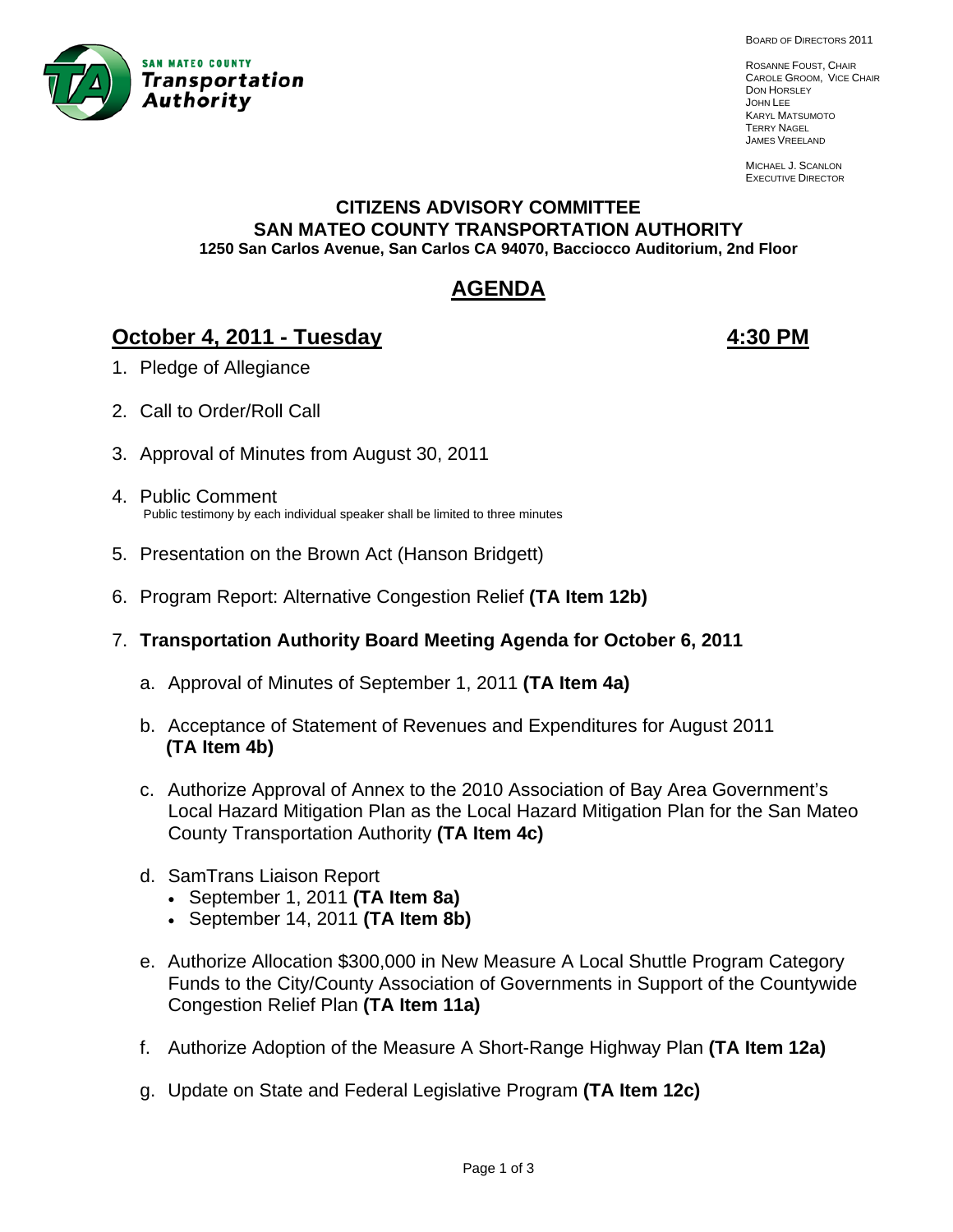- 8. Report of the Chair (B. Arietta) a. Certificate of Appreciation – Paul Young
- 9. Report from Staff (J. Hurley)
- 10. Member Comments/Requests
- 11. Date, Time and Place of Next Meeting: Tuesday, November 1, 2011 at 4:30 p.m., San Mateo County Transit District Administrative Building, Bacciocco Auditorium, 2<sup>nd</sup> Floor, 1250 San Carlos Avenue, San Carlos, CA 94070
- 12. Adjournment

*All items on this agenda are subject to action* 

CAC MEMBERS: Barbara Arietta (Chair) · Jim Bigelow · John Fox · Rich Hedges · Randall Hees · Elizabeth Lasensky · Jeff Londer · Doris Maez · Daniel Mensing · Larry Shaine · Laurie Simonson · April Vargas (Vice Chair) · James Whittemore · George Zimmerman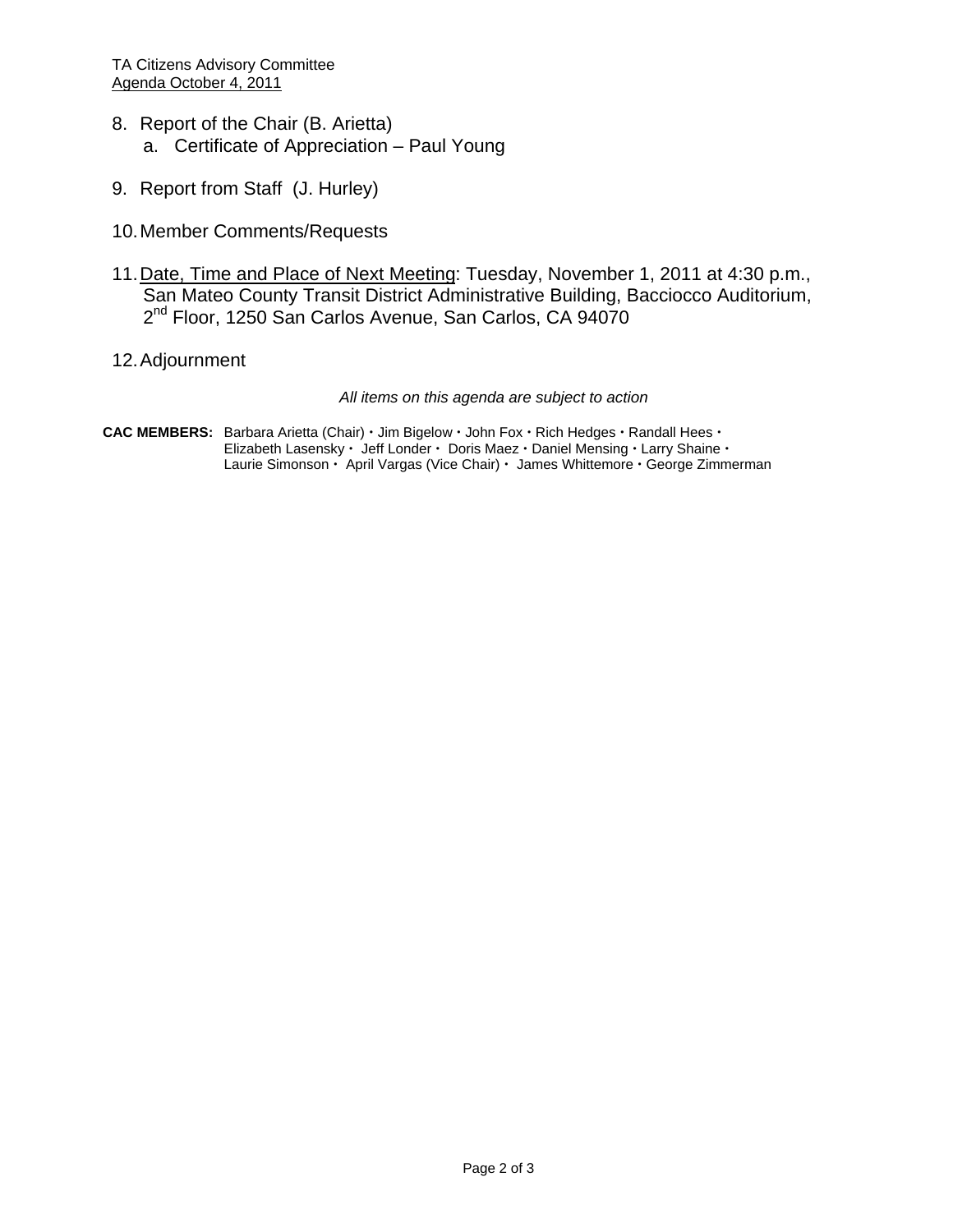## *INFORMATION TO THE PUBLIC*

If you have questions on the agenda, please contact the Assistant District Secretary at 650-508-6223. Assisted listening devices are available upon request. Agendas are available on the Transportation Authority Website at www.smcta.com.

#### *Date and Time of Boards and Advisory Committee Meetings*

San Mateo County Transportation Authority (TA) Committees and Board: First Thursday of the month, 5 p.m. Transportation Authority Citizens Advisory Committee (CAC): Tuesday preceding first Thursday of the month, 4:30 p.m. Date, time and location of meetings may be changed as needed.

#### *Location of Meeting*

The San Mateo County Transit District Administrative Office is located at 1250 San Carlos Ave., San Carlos, which is one block west of the San Carlos Caltrain Station on El Camino Real, accessible by SamTrans bus Routes: 260, 295, 390, 391, KX.

#### *Public Comment*

If you wish to address the Citizens Advisory Committee, please fill out a speaker's card located on the agenda table. If you have anything that you wish distributed to the Citizens Advisory Committee and included for the official record, please hand it to the Assistant Authority Secretary, who will distribute the information to the Committee members and staff.

Members of the public may address the Citizens Advisory Committee on non-agendized items under the Public Comment item on the agenda. Public testimony by each individual speaker shall be limited to three minutes and items raised that require a response will be deferred for staff reply.

#### *Accessibility for Individuals with Disabilities*

Upon request, the TA will provide for written agenda materials in appropriate alternative formats, or disability-related modification or accommodation, including auxiliary aids or services, to enable individuals with disabilities to participate in public meetings. Please send a written request, including your name, mailing address, phone number and brief description of the requested materials and a preferred alternative format or auxiliary aid or service at least two days before the meeting. Requests should be mailed to Rosemary Lake at San Mateo County Transportation Authority, 1250 San Carlos Avenue, San Carlos, CA 94070-1306; or email to **cacsecretary@smcta.com**; or by phone at 650-508-6223, or TDD 650-508-6448.

#### *Availability of Public Records*

All public records relating to an open session item on this agenda, which are not exempt from disclosure pursuant to the California Public Records Act, that are distributed to a majority of the legislative body will be available for public inspection at 1250 San Carlos Avenue, San Carlos, CA 94070-1306, at the same time that the public records are distributed or made available to the legislative body.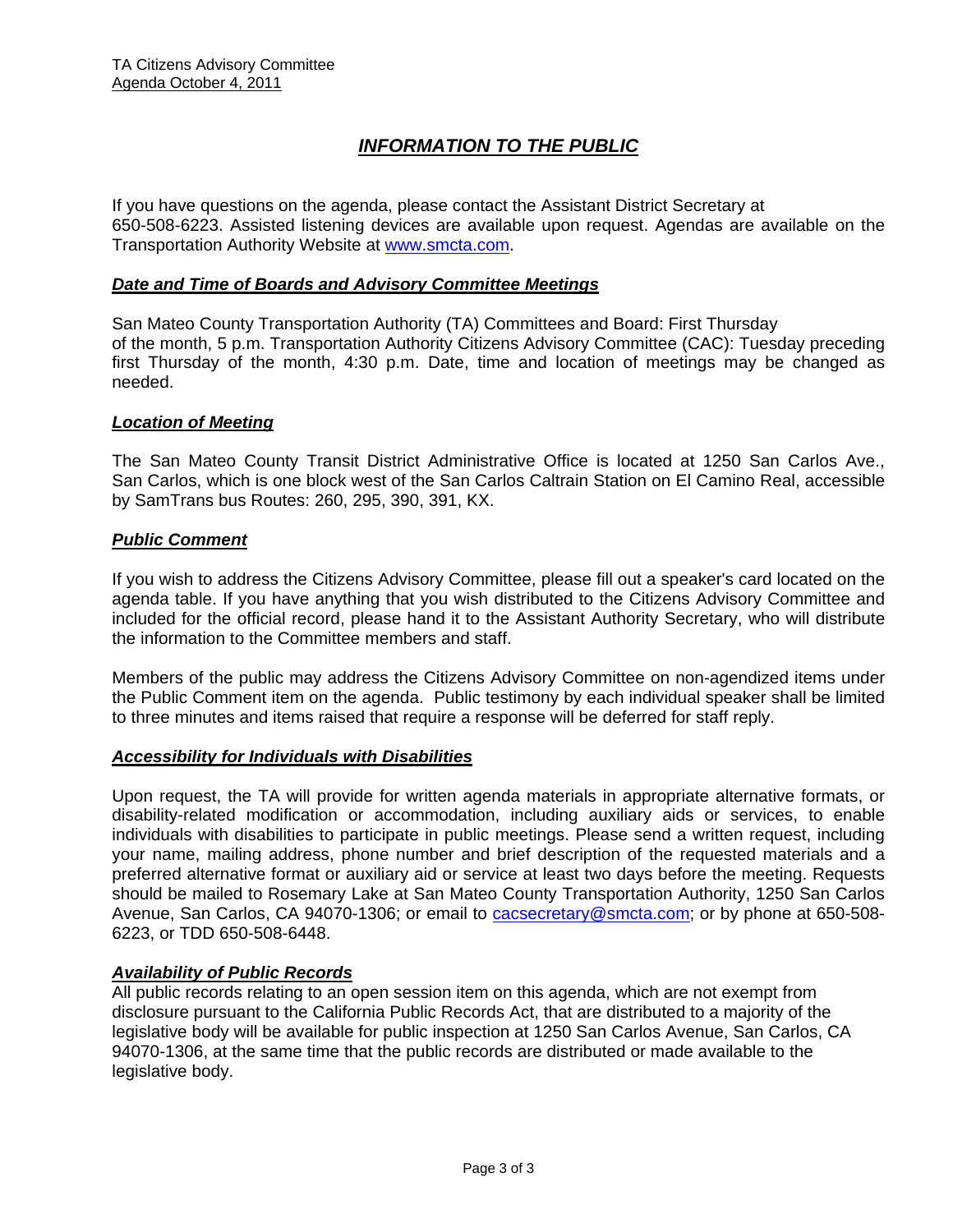#### **CITIZENS ADVISORY COMMITTEE (CAC) SAN MATEO COUNTY TRANSPORTATION AUTHORITY (TA)**

1250 San Carlos Avenue, San Carlos CA 94070 Bacciocco Auditorium, 2<sup>nd</sup> Floor

## **MINUTES OF AUGUST 30, 2011**

**MEMBERS PRESENT:** B. Arietta (Chair), J. Bigelow, J. Fox, R. Hedges, R. Hees, E. Lasensky, J. Londer, D. Maez, D. Mensing, L. Shaine, L. Simonson, J. Whittemore

**MEMBERS ABSENT:** A. Vargas, G. Zimmerman

**STAFF PRESENT:** A. Chan, M. Choy, J. Hurley, N. McKenna, L. Snow

Chair Barbara Arietta called the meeting to order at 4:33 p.m. Jeff Londer led the Pledge of Allegiance.

#### **INTRODUCTION NEW MEMBER**

Chair Arietta introduced new member Mr. Londer.

#### **APPROVAL OF MINUTES**

A motion (Whittemore/Bigelow) to approve the July 5, 2011 minutes was passed. (Simonson and Londer abstained).

#### **PUBLIC COMMENT**

None

#### **ITEMS FOR REVIEW – SEPTEMBER 1, 2011 TA BOARD MEETING Authorize Allocation of \$3,200,000 to the City of Pacifica for the San Pedro Creek/ Highway 1 Bridge Replacement Project (TA Item 10e)**

Manager, Programming and Monitoring Melanie Choy reported:

- This is a special circumstance request that is outside of a typical call for projects or a shortrange planning effort. The City of Pacifica (Pacifica) is requesting \$3,200,000 of new Measure A funds from the Highway Program. Three million of the funding is for design and construction and \$200,000 is for project management support of the design phase.
- The project replaces an existing bridge with a new one, which will raise the bridge to meet flood plain requirements and seismic safety standards.
- Pacifica is adding a bike facility to the project to connect existing bike routes in the area.
- The project is currently in the environmental phase; clearance is expected in a couple of months and the project is to be completed in 2013.
- If the allocation is approved, this funding in addition to Federal and State funds would fully fund the project.

Rich Hedges arrived at 4:40 p.m.

• In order to meet some project funding milestones, Pacifica submitted this request outside of the future call for projects. This is a qualified project under the new Measure A Expenditure Plan and listed in the Key Congested Areas. The project leverages a considerable amount of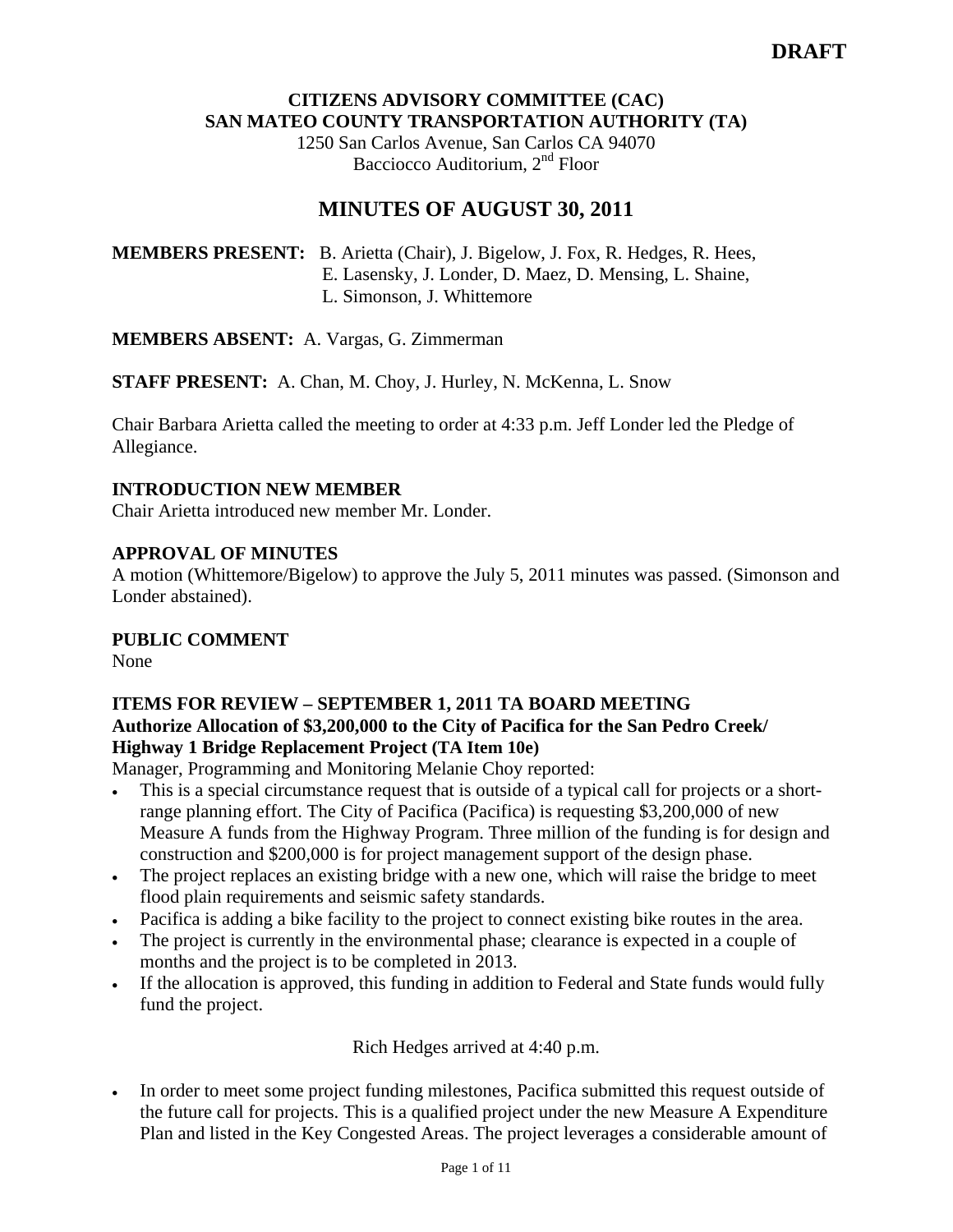funding; it includes 32 percent Measure A funds and 68 percent Federal and State funds with an overall project cost of about \$10 million.

- The project was assessed and reviewed for urgency and needs to be fully designed and ready for construction by June 30, 2012 and Pacifica must meet a full funding requirement so not to put the Federal and State funds at risk. Measure A funds would fully fund the design phase of the project and allow Pacifica to proceed toward the June 30 deadline.
- The project has no impacts on the other two Measure A projects in the Key Congested Areas. This project and the other two total \$24 million and this project represents \$3.2 million or 13 percent of that total.
- Approval of the project is contingent upon continued availability of Federal and State funds and successful negotiation between the TA and Pacifica to provide the design.

Randy Hees asked if the TA was doing some of the engineering and oversight work. Ms. Choy said the \$200,000 is for a request that TA consultant services oversee the design work. The \$3,000,000 funds both design and construction elements. Construction oversight is proposed to be done by Caltrans.

Mr. Hees asked how the timetable for this project relates to the Devil's Slide Tunnel Project. Director, TA Program Joe Hurley said there will be a delay of about a year in the opening of the Tunnel Project due to unanticipated ground movement. The bridge replacement project would be completed in around the same time based on the current schedule.

Mr. Hees said the creek involved supports a salmon run and asked if this was considered. Mr. Hurley replied yes.

Larry Shaine said there were issues with environmental clearance in previous projects in Pacifica. Ms. Choy said environmental clearance has been in the works on this project since 2000. There have been recent discussions between Caltrans and Pacifica to review last steps needed for clearance and the hope is that Caltrans can sign off on clearance in October.

Pacifica's Director of Public Works Van Dominic Ocampo said this project has been delayed due to funding issues. The project didn't achieve full funding until reauthorization of Measure A. All regulatory agencies that have been involved are supportive of the project.

Mr. Shaine asked if approval of the project affects the competitive nature of total funds for San Mateo County for funds for other projects outside of the coastside. Ms. Choy replied no. There are five corridors in the Key Congested Areas and the coastside is one of them. Each of the corridors has dollar amounts associated with them. There are three projects in the coastside category that have access to the \$24 million amount and this doesn't affect other categories.

Jim Bigelow asked about the age of the current bridge. Ms. Choy said it is 50 years old.

John Fox said cherry-picking a special project should be done for truly extraordinary situations that the TA can justify and asked why this project is so extraordinary and what the time scale would be if left in the regular process. Ms. Choy said in order to secure Federal funds, there must be proof the project is fully funded. In addition, Pacifica needs to secure the funds now to begin the design work or actually do the design work and without the Measure A funds as the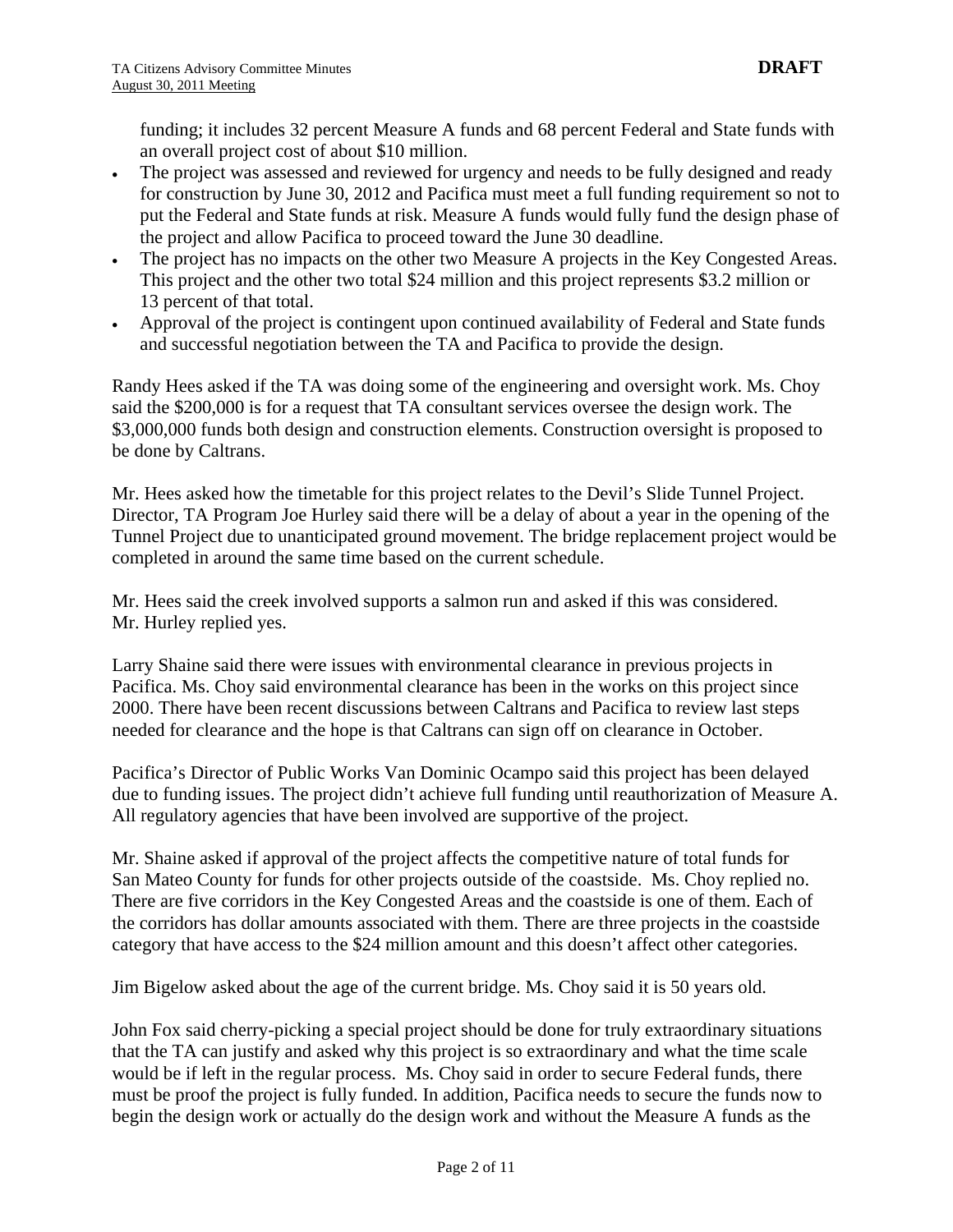local match, that cannot be completed. Other fund sources are earmarked and Pacifica has already requested an extension on one of the earmark funds. There are deadlines tied to the June 30 deadline. If this project was delayed until the call for projects anticipated later this year, Pacifica would not be able to access these Measure A funds to do the design work.

Mr. Fox asked what the date would be for the regular call for project. Ms. Choy said the call for projects is scheduled later this year and a decision on the program of projects either later this year or the beginning of next year.

Mr. Fox asked if the June 30 matching deadline is not possible to meet with a decision later this year. Ms. Choy replied yes because that leaves a six month window to focus on the design.

Mr. Fox said it would certainly be possible to get matching funds in a future Federal cycle.

Mr. Hurley said there is a series of Federal funds: TEA-21, ISTEA and SAFETEA-LU and there are rumblings if the funds haven't been utilized or obligated they may rescinded. He said there is also \$3 million of State funds that would be lost if the project is not advanced and are not available to be moved to another project.

Doris Maez said she recently saw the San Pedro Avenue Bridge and it appeared to be in good shape. She asked if this bridge would provide the detour during construction. Mr. Hurley replied yes.

Mr. Ocampo said it has the same number of lanes and a temporary traffic light is being installed to help drivers coming out of Pedro Point.

Elizabeth Lasensky asked if the bridge will include bike and pedestrian lanes. Mr. Ocampo said there is no current bike facility but the replacement bridge will provide that.

Mr. Whittemore asked the following questions:

- 1. Why is the bike/pedestrian area being put on the east side away from a view of the ocean? Mr. Ocampo said this is the only way to connect the San Pedro Terrace Trail.
- 2. What type of precedent is there and how frequently is a project taken out of the normal call for projects? Ms. Choy said the only one done in the past is the Belmont Bike/Pedestrian Overcrossing Project.
- 3. How can a bridge replacing a bridge with the same number of lanes relieve congestion? Mr. Hurley said what was assessed is the congestion that would result in the event the bridge is no longer usable.

Mr. Ocampo said the addition of a multi-purpose trail provides another safe alternate form of transportation, which will help with congestion.

- 4. What is the life expectancy of the bridge? Mr. Ocampo said 50 years.
- 5. The bridge is being raised five feet and if the whole road structure will be raised, how will that incorporate sea level rise projections. Mr. Ocampo said the approaches would be raised in accordance with the hydrology report.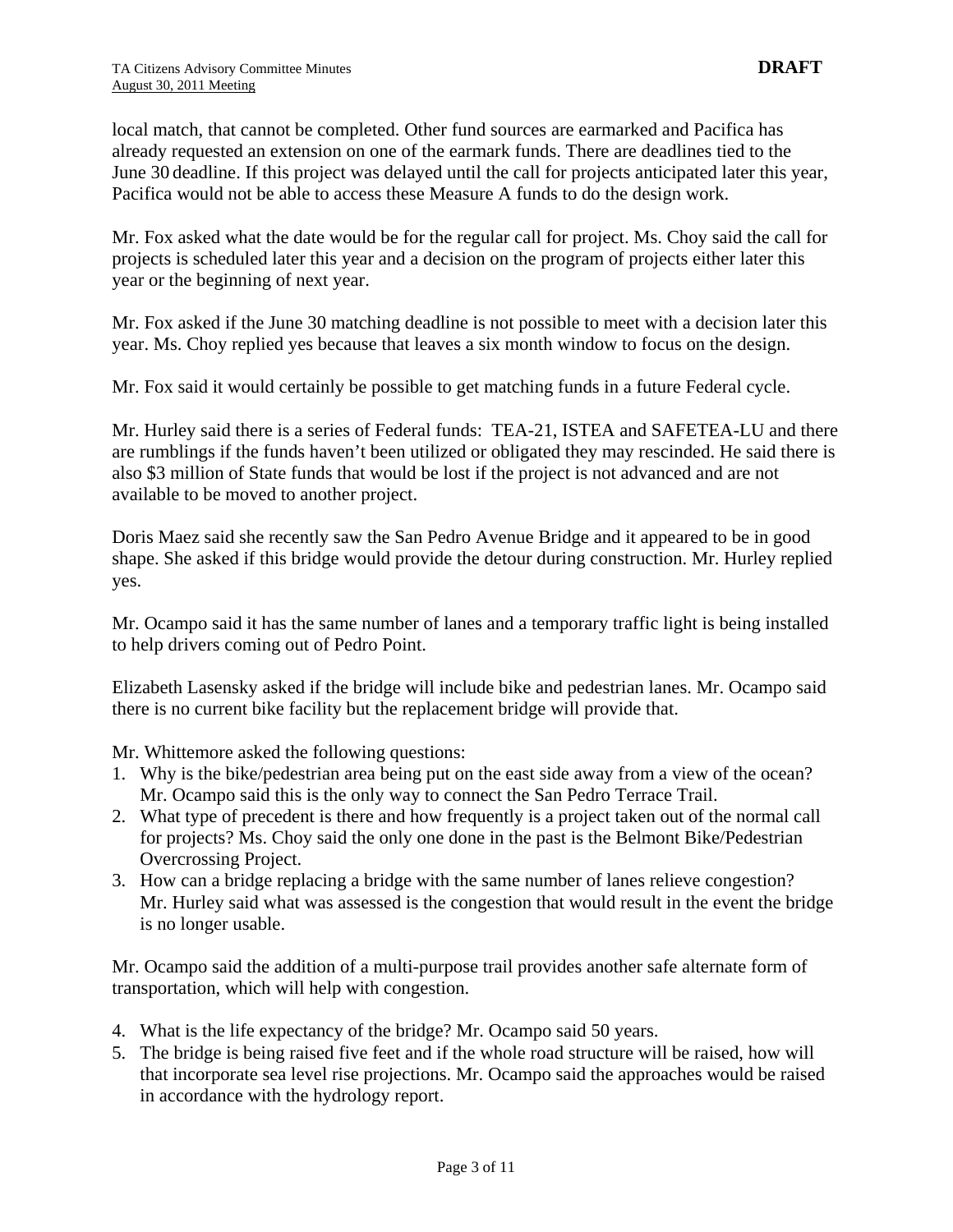- 6. Will the 50-year bridge survive the 50-year projected rise in sea level? Mr. Hurley said the hydrology study probably has that information and he will provide this to Mr. Whittemore.
- 7. If something fails and the projected one-time only \$3 million flies out the window, is there a way to get back the \$3 million for another project. Ms. Choy said the project has a design phase, which is funded partially with Measure A and some other funds. At that point, the TA is making the decision to fund that phase. If the construction funds for the Federal funds don't pan out, staff will come back to the TA and TA CAC with updates and options and this contingency is written in the award. The \$3 million is going to both the design and construction phases. The status and availability of funding will be monitored.

A motion (Bigelow/Hees) to recommend the TA Board support the allocation of \$3,200,000 to the City of Pacifica for the San Pedro Creek/Highway 1 Bridge Replacement Project was approved.

#### **PRESENTATION – HIGHWAY PROGRAM: CALERA PARKWAY (STATE ROUTE 1/CALERA PARKWAY PROJECT) (TA Item 11a)**

Mr. Hurley reported:

- The project is a partnership between Caltrans (California Department of Transportation), the City of Pacifica (Pacifica) and the TA.
- The project is located on State Route 1 within the city limits of Pacifica.
- The purpose of the project is to address traffic congestion in the morning and afternoon peak travel periods. Traffic backs up at the intersections of Reina Del Mar and Fassler avenues and affects feeder roads that back up with traffic for about a mile or two depending on the time of day.
- The project is trying to environmentally clear a project that will result in sustainable congestion relief with minimal impact to the environment, adjacent residents and business and that is financially feasible.
- A number of concepts have been explored: highway widening, grade separations, roundabouts, frontage roads, signal timing changes, increased transit and reversible lanes.
- Environmental constraints included proximity of homes and businesses, topography, archaeological resources, historic property, Calera Creek, two endangered species, wetlands and the coastal zone.
- The project will widen four lanes to six at a length of 1.3 miles, add standard 10-feet shoulders and improvements to bike and pedestrian access, and include a 16-foot wide landscaped median.
- Public input included a scoping meeting in March 2010, informational meeting in June 2010, and circulation of the draft environmental document on August 8, 2011 with review until October 7, 2011. A public meeting is scheduled for September 22, 2011.
- The environmental document involved 14 technical studies and describes project alternatives, potential environmental impacts and mitigation measures.
- As the lead agency, Caltrans will either, issue environmental approval, require additional studies or abandon the project.
- No decisions have been made on funding subsequent phases of the project.

Mr. Hees asked when the decision is made for a narrow or wide median. Mr. Hurley said this is part of the final environmental document.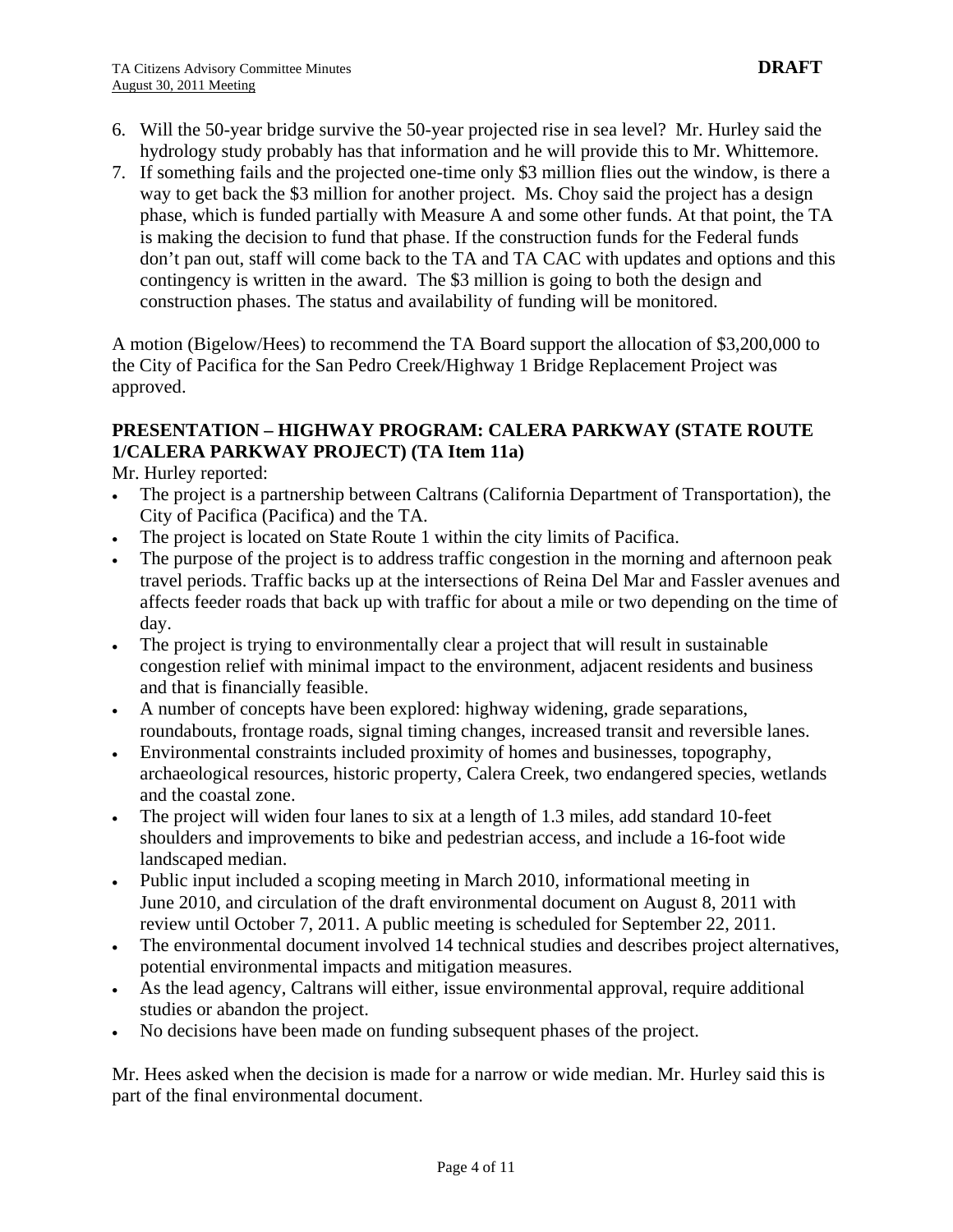Mr. Fox asked what has the volume to carry all of this traffic. In the morning when everyone is leaving and gets past the signal at Reina Del Mar Avenue, traffic opens up and there is no congestion.

Mr. Fox asked if the signalization causes the delay. Mr. Hurley replied yes and said the question is how to get more vehicles through there more efficiently.

Mr. Fox said the widening at the signalization provides 50 percent more capacity per time interval and the green light basically is the thing. He said this is assuming the patterns of use and where people live and work, and these transportation modalities are changing looking forward; is there any ability to estimate with reverse commuting or would change in the patterns of businesses change this an any way. Mr. Hurley said right now all traffic projections are based on the Association of Bay Area Government's demographic projections and currently approved land uses; based on these projection we don't anticipate a shift in traffic patterns in this area.

Mr. Shaine asked if funding dates to original Measure A money. Mr. Hurley replied yes. There is not enough original Measure A money to fully fund this project so it would have to tap into new Measure A funding. The ratio would depend upon how the balance of the original Measure funding is used.

Ms. Lasensky asked how far this project is from the San Pedro Creek Bridge Project and how much disruption would there be if both projects are funded. Mr. Hurley said San Pedro Creek Bridge Project is about 1.5-2 miles from the southern end of the Calera Project. If the San Pedro Creek Bridge Project goes according to schedule, it will be completed before the Calera Project goes to construction.

Ms. Maez asked if the landscaped median would take quite a bit of property on the east side of the project. Mr. Hurley said there would be additional right-of-way take but the alignment of the landscaped median is done in a way to utilize available land and minimize impact to businesses and residents.

Mr. Hedges asked if the project has enough support in Pacifica to go forward. Mr. Hurley said the team involved is following the process laid out by the National Environmental Policy Act and California Environmental Quality Act. It is important that all parties be respectful of and follow the process. If there are concerns with what is being presented there is a forum to submit comments to Caltrans. Pacifica didn't think it was appropriate to take a position on the project until the science was allowed to play out.

Mr. Hedges asked how much of the process has to take place for Pacifica to approve the project. Mr. Hurley said the TA will be looking to Pacifica to take a position before any additional funding for the project goes forward.

Mr. Hees said this project came to the CAC about ten years ago and CAC members went to Pacifica to talk to people who had environmental concerns. Some were against any type of project, but this project seemed to have incredible support in the community where it's taking place.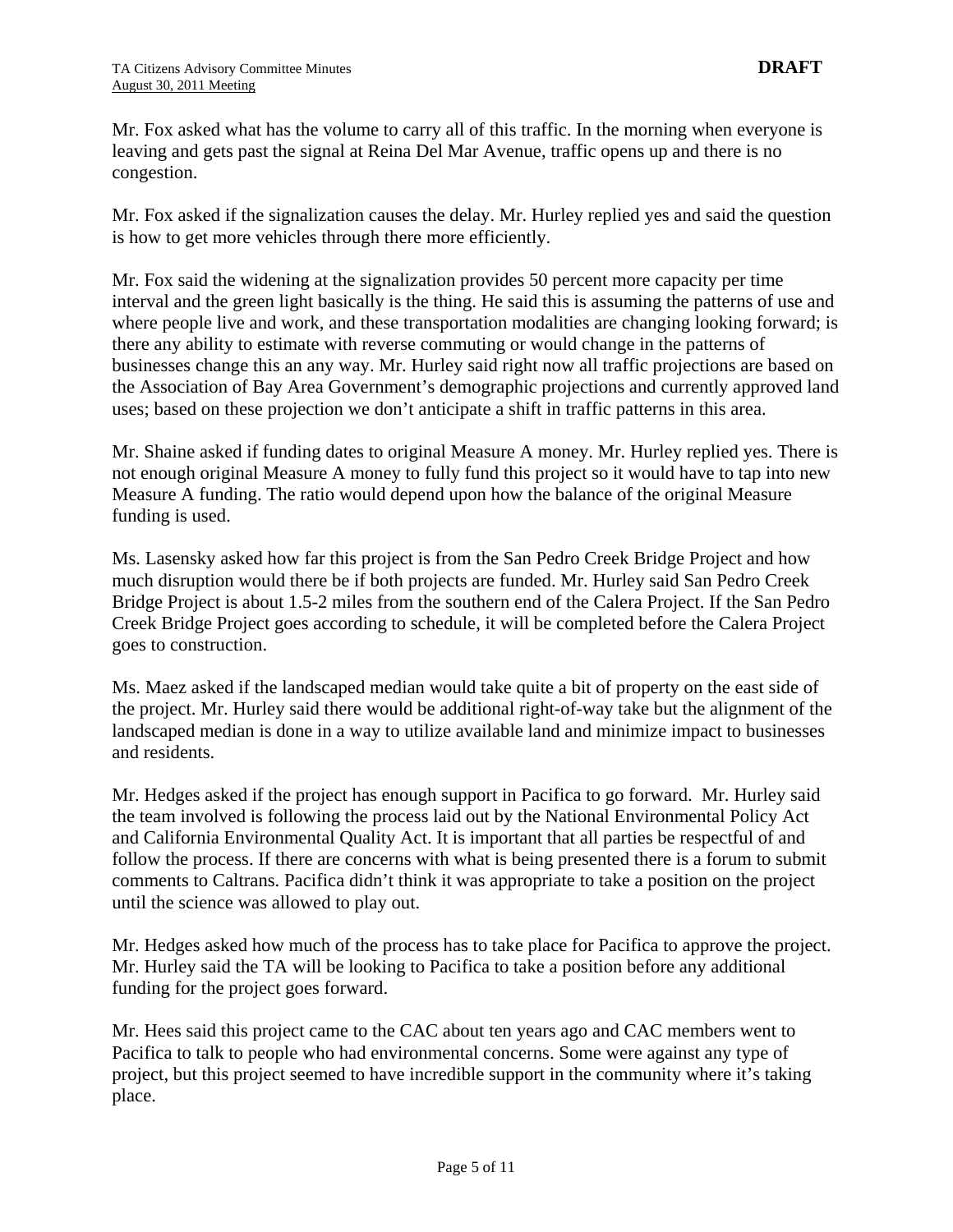Chair Arietta said she went to the Climate Action Task Force and heard about vehicle miles traveled and greenhouse gas (GHG) increases. She calls these auxiliary lanes that take people from Fassler to Reina Del Mar avenues because it's doing the function of one and she doesn't consider it a freeway. Mr. Hurley said it is technically not an auxiliary lane because that is for ingress and egress to the freeway. This project addresses the demand to get through the two signalized intersections.

Chair Arietta said these lanes might be in direct contradiction to AB 32 and SB 375 with GHG increases. Mr. Hurley said roadway widening does not necessarily result in degraded air quality. The auxiliary lanes on Highway 101 actually realized a 12 percent reduction in carbon monoxide emissions and this project would realize similar benefits. He said if drivers tolerate a 40-minute commute as opposed to a 20-minute commute that does nothing as far as reducing vehicle miles traveled.

Mr. Fox asked about the roundabout idea, which seems to get around the delay at the traffic light. He asked about the actual variations in the numbers keeping it at the original width and going to roundabouts. Mr. Hurley said it has to do with the diameter of the roundabout necessary to accommodate this volume of traffic and the environmental impacts associated with the large footprint of this alternative.

Mr. Fox asked about a grade separation, cloverleaf, flyover or reversible lane option. Mr. Hurley said the reversible lane did not work out because of the tight proximity and operating costs. There were issues with visual impacts, groundwater issues and cultural areas with a grade separation.

Ms. Maez said the area by Rockaway Beach and Fassler Avenue might be vulnerable to sea level rise because that area gets hammered by waves. Mr. Hurley said that was a factor addressed in terms of the hydrology study.

Daniel Mensing asked if all options were explored in depth. Mr. Hurley said the team consultants completed all analyses and objectively assessed all of the 14 alternatives, which are included in the environmental document posted on the TA website.

Chair Arietta asked why there couldn't be a grade separation. Mr. Hurley said it had to do with right-of-way impacts, and there were some groundwater issues and issues with cultural sites.

Mr. Hurley encouraged the CAC to direct any questions or concerns from the public about the project to Caltrans so they can be formally considered. The Draft Environmental Document is available on the TA, Caltrans and Pacifica websites.

Chair Arietta asked about the Pacifica city council making a final decision on the project after the public meeting. Mr. Hurley said that will be Pacific's call and called to question prior to any additional Measure A funding.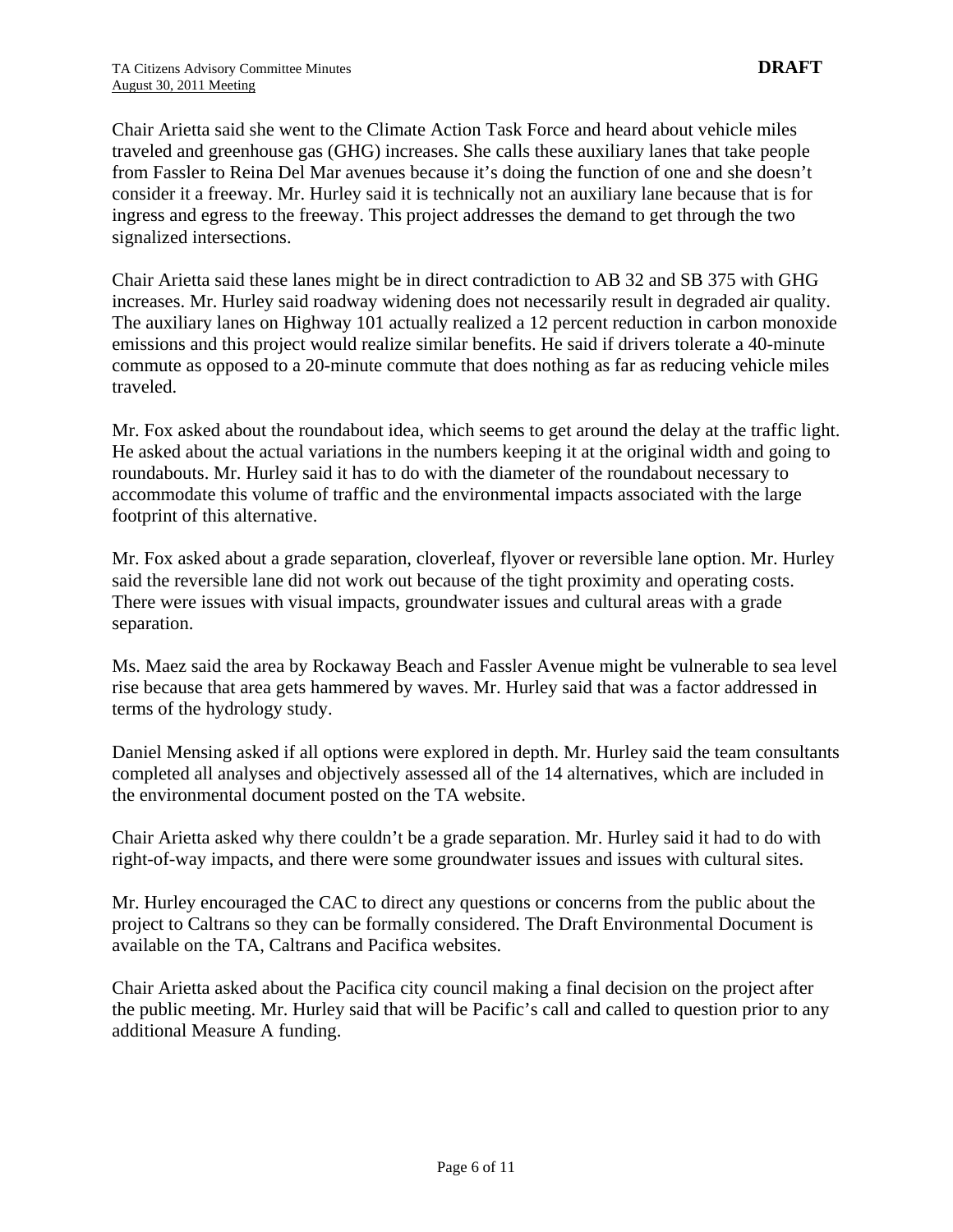#### **ITEMS FOR REVIEW – SEPTEMBER 1, 2011 TA BOARD MEETING (Continued) Approval of Minutes of July 7, 2011 (TA Item 4a)**

Mr. Fox said there was a comment in the section on the bike/pedestrian call for projects that we should learn from what happened and try to do better. He said various Peninsula bike/pedestrian groups are very upset on how this played out and this comment would be very beneficial.

#### **Information on Statement of Revenues and Expenditures for the Period Ending June 30, 2011 (TA Item 4b)**

Mr. Whittemore commented it takes four months to close the books and he wouldn't have the information before receipt of the November 3 TA agenda packet.

#### **Acceptance of Statement of Revenues and Expenditures for July 2011 (TA Item 4c)**

Mr. Whittemore said interest income is 6.8 percent down from projections in the first month of the year and asked if that should be rebaselined for the entire year. Director, Budgets and Grants April Chan said staff monitors the numbers and will likely bring an item back as a mid-year adjustment.

Treasury Manager Lori Snow said she is responsible for making these projections. She said a number of things have changed since the budget was set in February 2011. In the last few weeks the Feds said the interest rates will be kept at historically low levels and there won't be an opportunity, at least for U.S. securities and treasuries interest rates to rise within this budget year. The budget portfolio also has quite a number of securities that were callable and in the past two months, the TA has had a significant amount of those securities called, which has decimated the initial interest rate projections.

Mr. Hedges asked how the TA did on the "yield to call," versus "yield to maturity," and asked why the TA is not buying California securities. Ms. Snow said she would need to research on the individual security basis and can provide the information. She said staff has researched California securities and it is outside the investment policy. Ms. Snow will check to see if it outside the policy or law.

Mr. Whittemore said administrative expenses are lower than projected and asked if these should be rebaselined. Ms. Chan said staff monitors this and during adjustments can make appropriate changes.

Mr. Whittemore asked why CSI Capital is holding only one Treasury Inflation Protected Security (TIPS) in the portfolio. He is very concerned about the 76 percent exposure to agency debt in the portfolio. Ms. Snow said TIPS were purchased in late 2008 but those types of yields haven't been seen since then and are not preferred at this point and not often available.

Mr. Whittemore asked about the realized loss of \$24,000 in July. Ms. Snow said she thought it was due to one particular security that had matured and will follow up.

Mr. Hedges asked who sets the policy that California securities are outside the investment policy. Ms. Snow said the Board adopts the investment policy usually based on recommendations from Board members, consultants or staff. She will follow up on the California statute.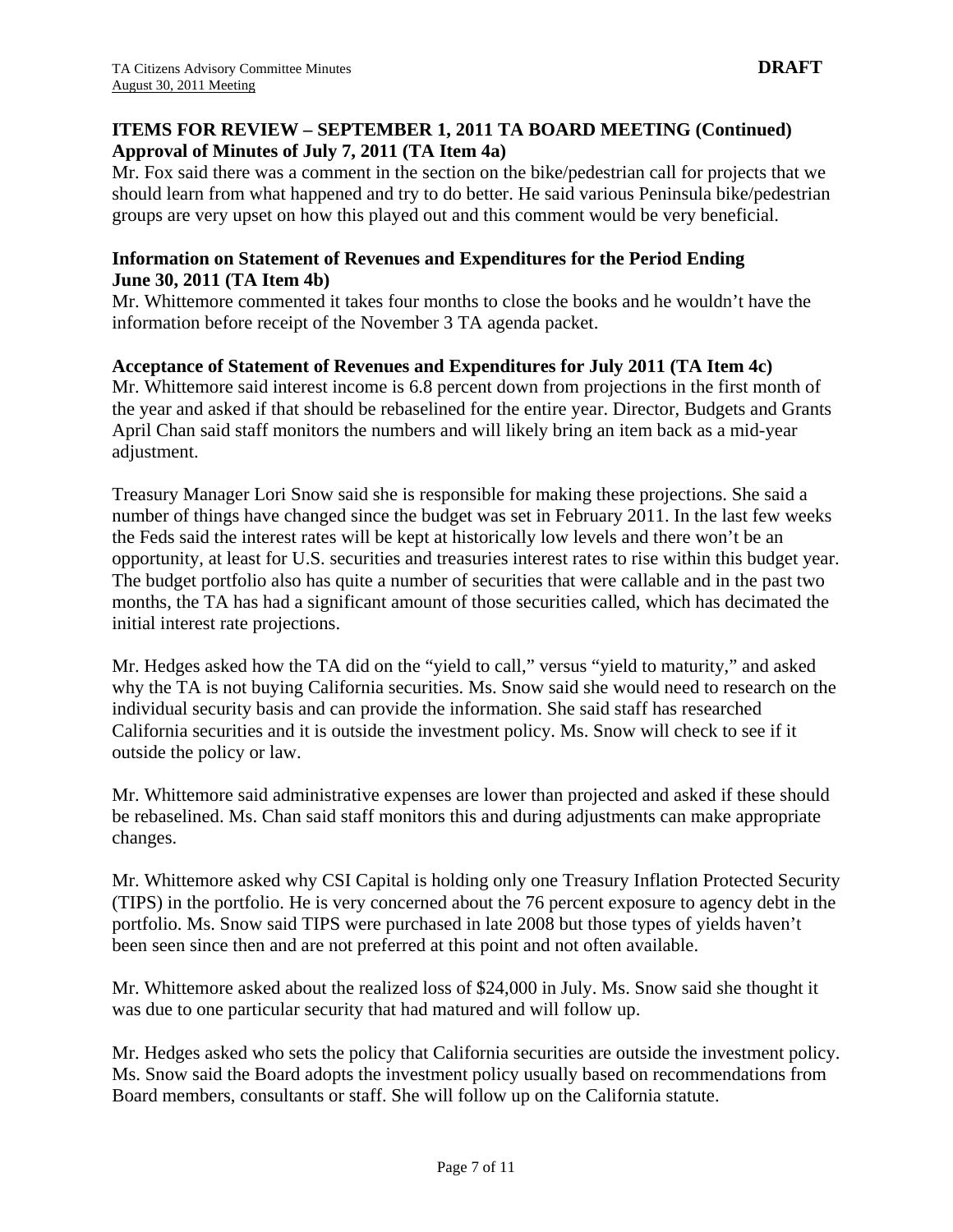A motion (Shaine/Hedges) to support acceptance of the Statement of Revenues and Expenditures for July 2011 was approved.

Mr. Hurley suggested specific questions could be communicated to staff prior to the meeting so everyone could be better prepared to respond.

Mr. Whittemore asked if it's a Brown Act violation if he communicates with staff before the meeting. Mr. Hurley said legal counsel will be briefing the CAC on the Brown Act at the October 4 meeting and can answer this question.

Mr. Hedges asked that Chair Arietta share his question about California securities with the TA Board in her CAC report. Mr. Hurley said it is best to discuss offline with staff and then bring it to the board if there is dissatisfaction with the answer. Mr. Hedges agreed with Mr. Hurley.

#### **Sam Trans Liaison Report – July 13, 2011 (TA Item 7)**

Mr. Whittemore said he had a question on the agenda item to authorize executing a 3-year, \$300,000 use agreement for Pico Boulevard in San Carlos and would like to follow up with Executive Officer Public Affairs Mark Simon.

#### **Acceptance of Quarterly Investment Report and Fixed Income Market Review and Outlook for the Quarter Ended June 30, 2011 (TA Item 10a)**

Mr. Whittemore asked if a Committee on Uniform Security Identification Procedures column could be added to the chart on investments.

A motion (Hedges/Hees) to support acceptance of the Quarterly Investment Report was approved.

#### **Authorize Amendment to Increase the Fiscal Year (FY) 2012 Budget in the Amount of \$2,733,100 for a Total of \$87,842,002 (TA Item 10b)**

Mr. Hees asked if this is the amount of money to be used for Caltrain capital items. Ms. Chan said the TA board, at its June meeting approved taking a certain amount from SamTrans and putting it into the TA Budget to allow it to be used for capital projects. In return the Santa Clara Valley Transportation Authority will provide the operating funds required to the Caltrain Operating Budget. This is a continuation of an item the TA Board already approved for \$2.73 million to be amended into the TA Budget. The funding source is Proposition 1B State/local partnership money. There are two separate line items the TA is amending in the Budget: A grant source is being brought in to revenue and giving it over to Caltrain as an expense, which is a neutral expense in terms of Measure A.

Mr. Whittemore said he thought the amount was \$3.7 million, not \$2.7 million. Ms. Chan said it was subject to how much each of the Joint Powers Board (JPB) partners could contribute to the Capital Budget. The lowest common denominator was San Francisco that could only contribute \$2.73 million, so the fund swap is \$2.73 million.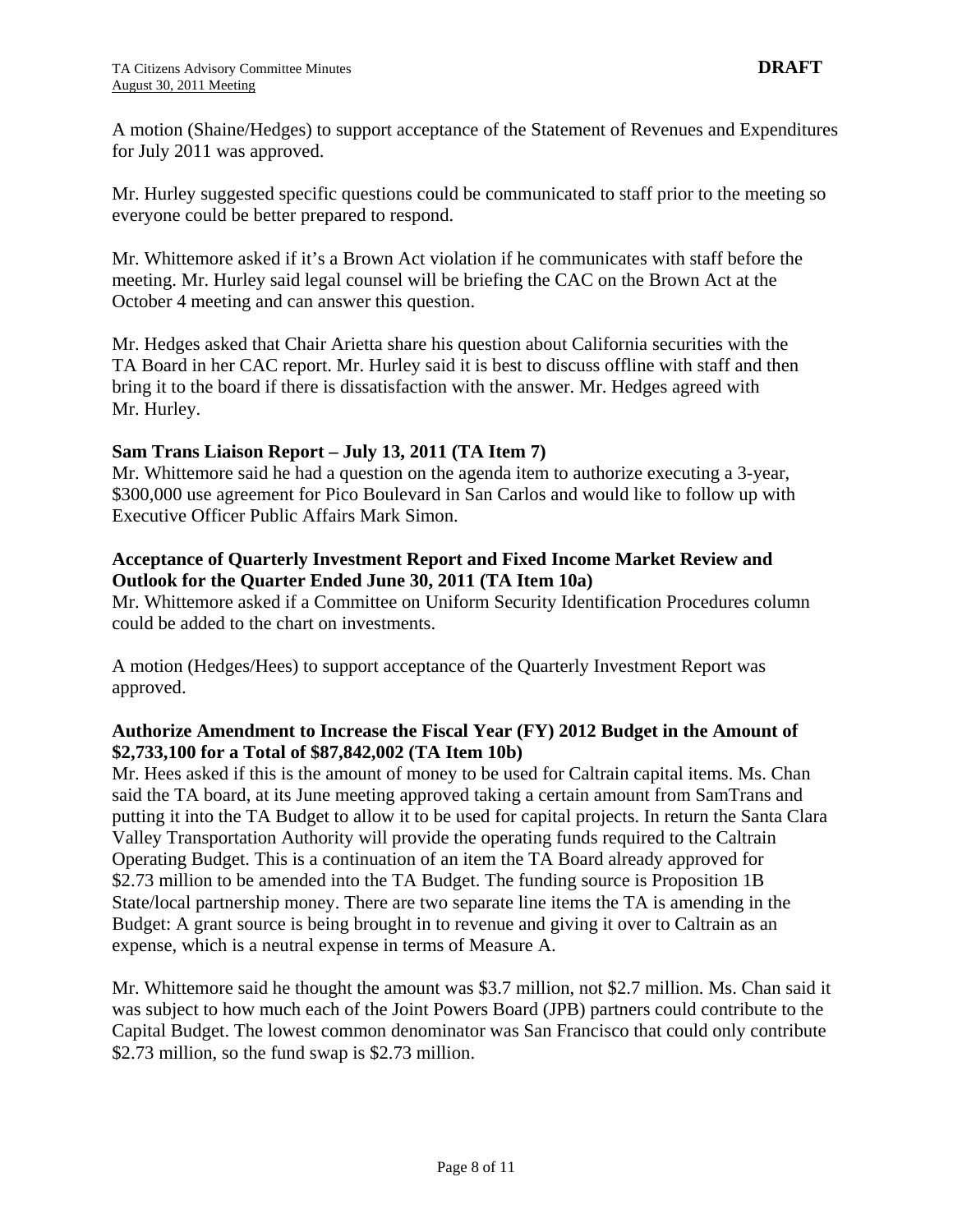Mr. Whittemore asked how the budget gap was closed. Ms. Chan said staff is looking at the SamTrans budget to see how to come up with the extra \$1 million that needs to go into the Caltrain Operating Budget.

Mr. Bigelow said this action keeps Caltrain on track with the current level of service for FY2012.

A motion (Bigelow/Hedges) to support authorizing an amendment to the FY2012 Budget in the amount of \$2,733,100 was approved. (Whittemore voted no).

#### **Authorize Allocation of \$10,113,100 in New Measure A Funds (TA Item 10c)**

- **\$2,733,100 to the Peninsula Corridor Joint Powers Board for San Mateo County's Share of Local Match for Caltrain's Fiscal Year Capital Budget**
- **\$4,920,000 to the San Mateo County Transit District for a Portion of San Mateo County's Share of Caltrain's Fiscal Year 2012 Operating Budget**
- **\$2,460,000 to San Mateo County Transit District for its Paratransit Program for Fiscal Year 2012 Operating Budget**

Mr. Bigelow said the new Measure A allows the TA the option to consider splitting some funds for operations as well as capital and providing SamTrans, as a partner in the JPB, money to maintain Caltrain's 86-train schedule.

A motion (Bigelow/Hedges) to support authorizing the allocation of \$10,113,000 in new Measure A funds was approved.

#### **Authorize Allocation up to \$398,103 in New Measure A Funds to the Peninsula Traffic Congestion Relief Alliance (Alliance) to Support the Countywide Alternative Congestion Relief Program for FY2012 (TA Item 10d)**

Mr. Whittemore asked what is provided with these dollars. Ms. Choy said this money funds the Alliance to do outreach to expand employer participation in the shuttle program, employer promotion of alternatives to driving, an emergency ride home program, a bike rack/locker incentive program, etc.

Mr. Whittemore said he was looking for measurable performance statistics. Ms. Choy said the Alliance provides quarterly reports that assess how close they come to meeting goals.

Mr. Bigelow said Alliance Executive Director Christine Maley-Grubl has presented information to the TA Board and CAC. As a funding partner, C/CAG, collects and reports on all details of shuttles, ridership, etc.

Mr. Fox left a 6:04 p.m.

Ms. Simonson asked if this is an annual allocation, and if so what was the allocation for the prior year. Ms. Choy said the same allocation was made in the prior year. This program category continues in the new Measure A and there is a plan to do a future call for projects. In the absence of that, the TA is funding the existing program at the original Measure A levels that has been done for the last three years.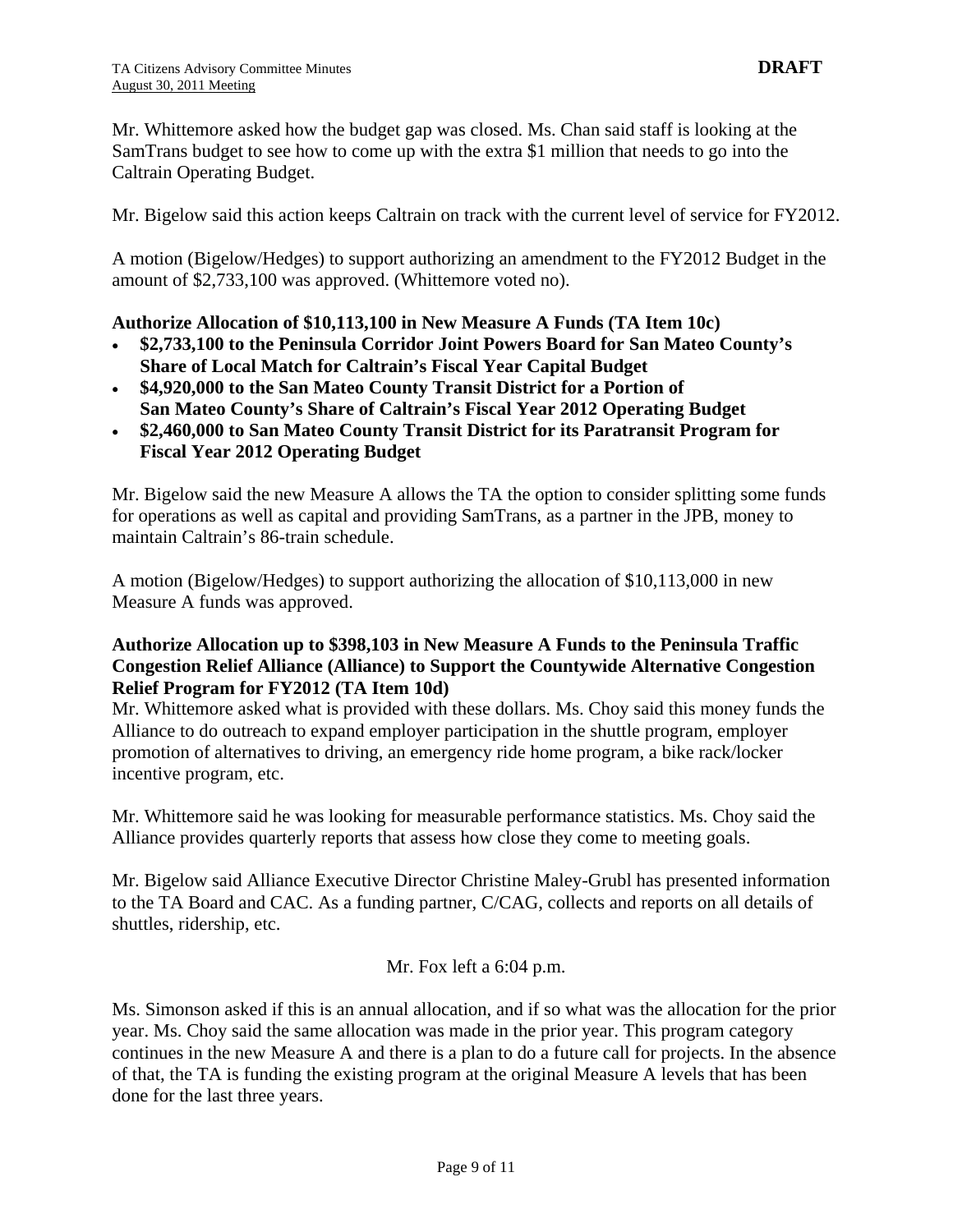#### Ms. Maez left at 6:07 p.m.

Mr. Hurley said Ms. Maley-Grubl was to present at this meeting but had to be rescheduled to October due to the necessity of presenting the Calera Parkway Project.

Mr. Whittemore asked if the allocation is for overhead for the Alliance. Ms. Choy replied yes; these funds support Transportation Demand Management programs and not direct operation of shuttles.

A motion (Shaine/Hedges) to support the allocation of \$398,103 in new Measure A funds to the Alliance for Alternative Congestion Relief Program for FY2012 was approved.

#### **Authorize Expenditure of \$11.3 Million of Original Measure A Funds to the 101/Broadway Interchange Project for Right-of-Way and Utility Relocation Activities (TA Item 10f)**

A motion (Mensing/Shaine) to support the expenditure of \$11.3 million to the 101/Broadway Interchange Project was approved.

# **Measure A Program Status Report as of June 30, 2011 (TA Item 11b)**

No comments

# **Update on State and Federal Legislative Program (TA Item 11c)**

No comments

## Capital Projects Quarterly Status Report- 4<sup>th</sup> Quarter Fiscal Year 2011 (TA Item 11d)

Mr. Whittemore asked about the status of Tilton Avenue. Mr. Hurley will follow up.

### **REPORT OF THE CHAIR – BARBARA ARIETTA**

- SB 791 will raise needed transportation funds including bike/pedestrian projects and empower regional transportation agencies.
- There is a public meeting on the Calera Project on September 22 in Pacifica.
- Attended the July 20 groundbreaking in Menlo Park for the Highway 101 Auxiliary Lane Project – Marsh Road to University Avenue.
- Preliminary results of the Caltrain Capacity Analysis for a blended system are available.
- The ribbon cutting ceremony for the Belmont Bicycle/Pedestrian Overpass Project was scheduled for the last week of September.

Mr. Hurley said project completion has been delayed due to railing issues and the ribbon cutting ceremony will rescheduled to October or November.

### **REPORT FROM STAFF – JOE HURLEY**

- The most recent Ramp Metering Project funded through the Alternative Congestion Relief Program went online today at southbound Highway 280 between John Daly Boulevard and Highway 380.
- Read a resignation letter from CAC member Paul Young noting current scheduling conflicts with educational commitments.